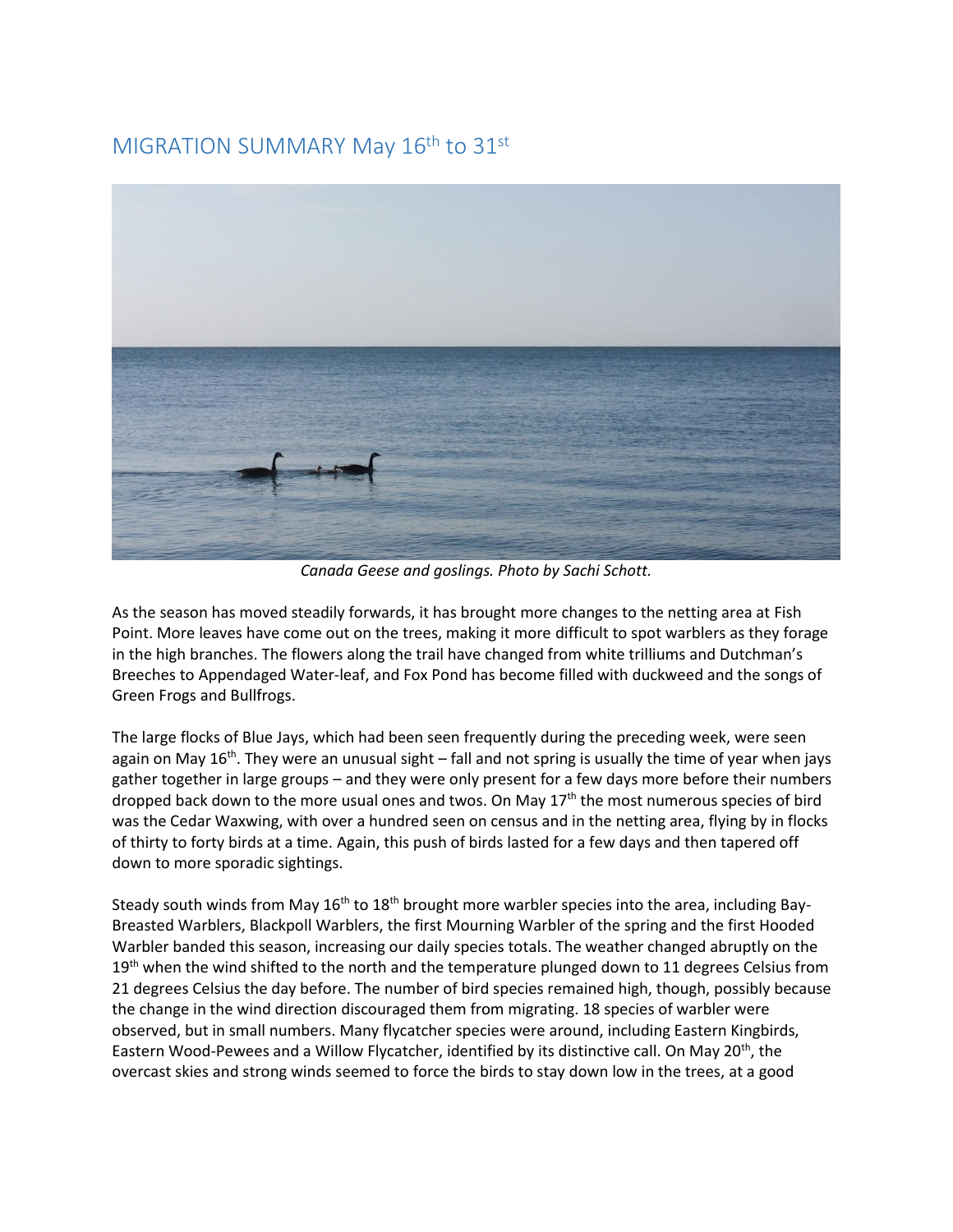height for us to catch them in our mist nets. 51 birds were banded of 24 species, the most numerous of which was the Swainson's Thrush. American Redstarts were also common.

As part of PIBO's other field work commitments, Sumiko has begun a concerted effort to listen for Species at Risk on Pelee Island, but although she has spent time watching and listening for Prothonotary Warblers at Fish Point and Yellow-breasted Chats in the Stone Road Alvar, none have put in an appearance yet. Unfortunately, this seems like it will be the second year in a row where Prothonotary Warblers have not nested on Pelee Island.

Shorebird species have appeared periodically on census, with Black-bellied Plovers and Spotted Sandpipers putting in an occasional appearance. The first Ruddy Turnstone of the season was seen on May 21<sup>st</sup>, and three Red Knots were out foraging at the end of the tip on May 26<sup>th</sup>, looking very small amid all the Herring Gulls. Outside of the standard migration monitoring efforts, PIBO's summer volunteer Alice Pintaric went birding at Fish Point on May 17<sup>th</sup> and saw many shorebirds, including forty Black-bellied Plovers and ten Whimbrels, as well as Ruddy Turnstones, Dunlin and Short-billed Dowitchers.

The warm temperatures on May 23 $<sup>rd</sup>$  had the unpleasant side-effect of spurring the development of the</sup> many mosquitoes that typically inhabit Fish Point. They enjoyed feeding on PIBO staff while being fed on in turn by some of the birds in the area – two Common Grackles in particular were observed eating the insects out of some spider webs high up in a dead tree. The season's first Connecticut Warbler was banded on the 23 $^{\text{rd}}$  and was still singing in the area on May 24<sup>th</sup>.

Overcast skies and rainy weather rolled in on May 24<sup>th</sup>, curtailing PIBO's mist-netting efforts. On census, though, a Least Bittern was heard calling in Fox Pond. It was absent on the 25<sup>th</sup>, which was also rainy, but was heard again on the 27<sup>th</sup>.

In the netting area, each morning's bird banding grew quieter and quieter, until we reached a nadir of zero birds banded on May 30<sup>th</sup>! It was a good sign that it was time for us to close up the nets for the spring. Most of the season's migrants have come and gone, and the birds that remain are busy raising their young. PIBO's last day of banding was on May  $31<sup>st</sup>$ . From here on in we will continue the daily census, and will focus on the Breeding Bird Censuses that PIBO has begun at two study plots on Nature Conservancy of Canada property at Brown's Road, as well as the annual bird and amphibian Marsh Monitoring Surveys.

**Correction:** In our previous migration summary, we incorrectly stated that the Kirtland's Warbler does not breed in Ontario. In fact, nests have been found in at least two sites in Ontario, including at Petawawa. Kirtland's Warblers may also breed in small numbers in Quebec. Many thanks to Ted Cheskey from Nature Canada for pointing out our mistake!

Appendix: About PIBO's Migration Monitoring Program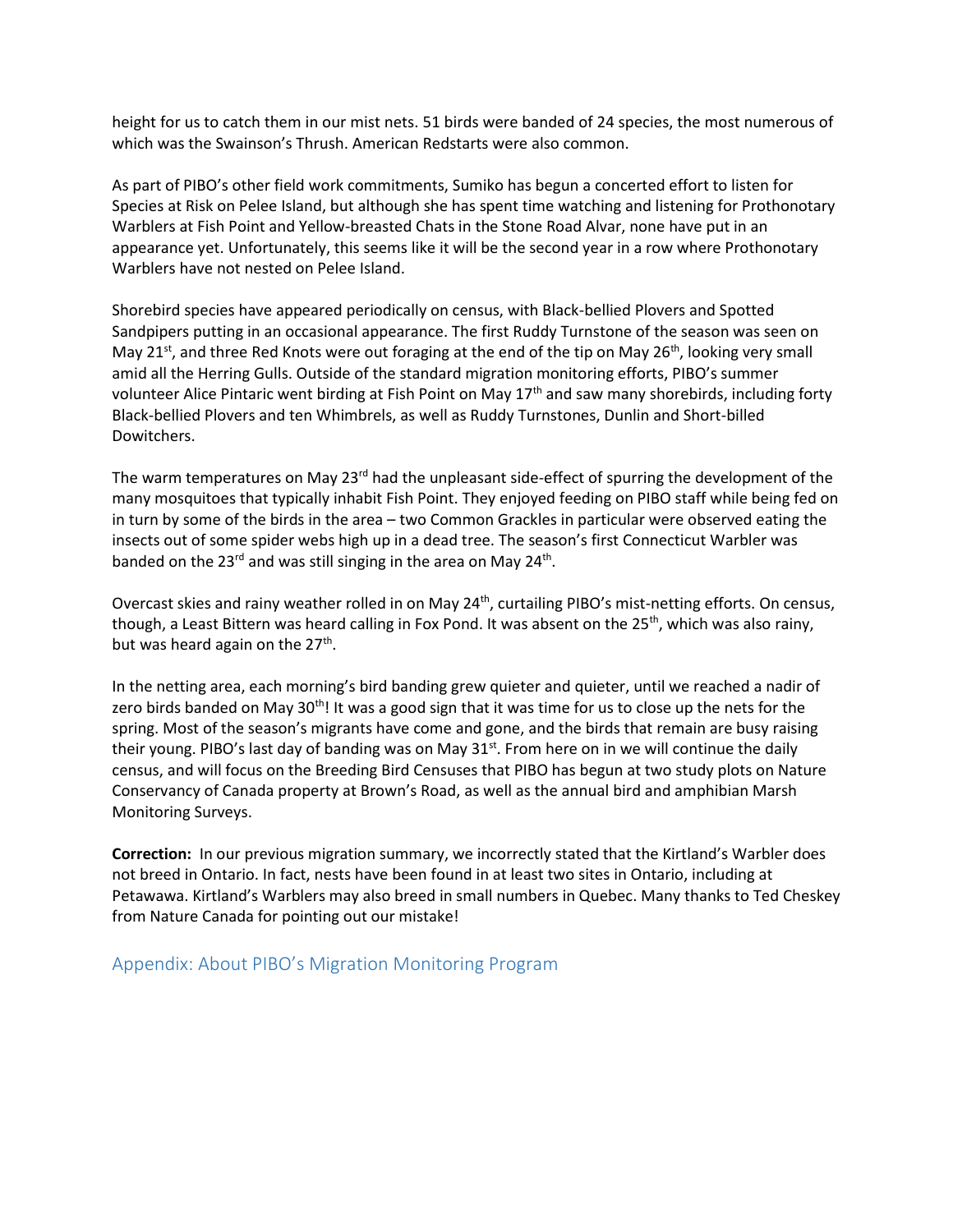

*Cape May Warbler. Photo by Sachi Schott.* 

There are three parts to the migration monitoring program carried out by PIBO. The first, and most important, is the 90 minute census at Fish Point, where a staff member or volunteer walks down the trail to the tip of the point and back along the west beach while recording how many birds of each species they see and hear. The census takes place every day during the migration season regardless of the weather, and begins one hour after sunrise.

The second part of migration monitoring, and the part that holds the most appeal for visitors, is the bird banding that takes place at PIBO's netting area at Fish Point. Ten mist nets are opened half an hour before sunrise and are kept open for six hours (weather permitting). All the birds that are captured in the mist nets are recorded, and most are banded. There are some species, such as hummingbirds and Northern Cardinals, that PIBO is not equipped to band, and these are released at the net. PIBO will also not band birds that are sick or injured; and there are always a few escapees who manage to wriggle out of the banders' hands before being banded!

The third part of the migration monitoring program is the visual observations that we take in the netting area, by tallying up all the birds that are seen and heard on a given day.

At the end of the day, the totals from the census, mist-netting and visual observations are added together to determine the Daily Totals of bird species present at Fish Point on a given day. All three methods are needed because each of them has different strengths and weaknesses. The census and our visual observations are important for counting the birds that do not end up in our mist nets (such as gulls, the Double-Crested Cormorants, most hawks, and so on); while mist-netting captures cryptic birds, and birds that aren't singing and may not be detected by an observer.

The daily totals of the warblers observed by PIBO on May 20<sup>th</sup> give a good example of how this system works. Seven species of warbler were seen on census; nine species of warbler were observed in the